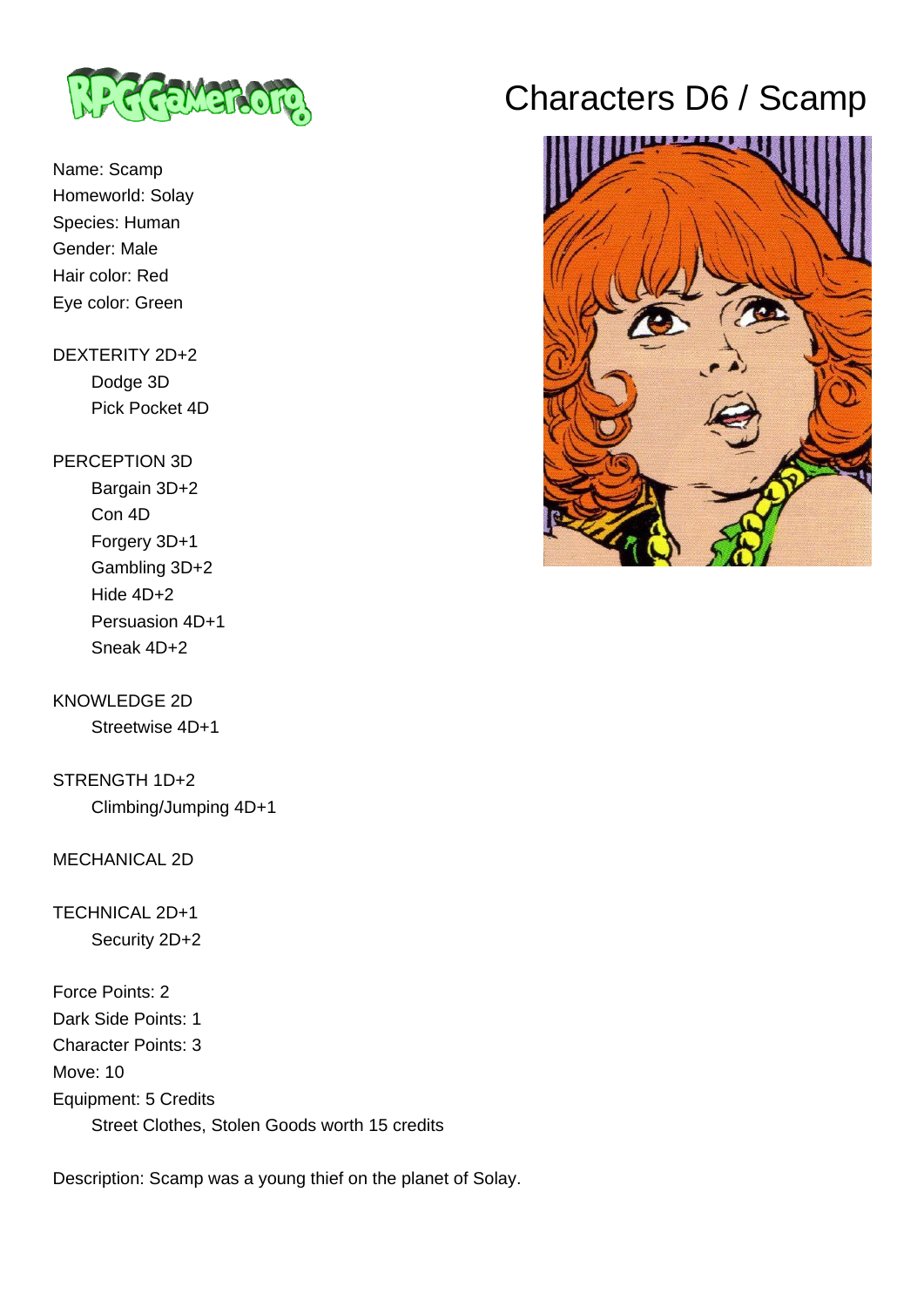Born during the rule of the Galactic Empire, Scamp was part of a large family that lived in the slums of the planet of Solay. Scamp's father taught his son how to steal from those in the more rich parts of town. Schooling the boy in a variety of tricks of the trade, Scamp's father made the boy into an accomplished pickpocket. Scamp was forced to turn over the majority of the loot to his father, but he was careful to always hide the best pickings for himself. Scamp eventually built a reputation that allowed him to get into the seedier parts of the planet, including local cantinas. In one of these places, Scamp became acquainted with the infochant, Braxas.

Following the Battle of Endor, revolutionaries on Solay led by the freedom fighter, Raggold, rose up against the Imperial-allied Solay Royal Court. However, thanks to a traitor in the rebel ranks, an Imperial fleet led by the local Imperial Governor quickly retook control of the world. Luke Skywalker, a Rebel hero who had fought in the recent battle, was searching for the traitor when he was encountered by Scamp. Seeing an easy mark, Scamp attempted to steal Skywalker's lightsaber but was caught in the act. Skywalker told the young thief that he was searching for the traitor, and Scamp offered to helpa $\epsilon$ "hoping to make some money out of the endeavor.

Before starting their search, Scamp revealed information about the traitor, telling the Rebel that the Imperial Governor had financed the rebellion against the Solay Royal Court so that he could step in afterward and take full control of the planet. Scamp led Skywalker to the home of a wealthy rebel soldier, hoping to rob the man during Skywalker's interrogation. As Skywalker used the Force to threaten the man, Scamp filled a sack with stolen wealth. However, the man knew nothing about the traitor, and Scamp and Skywalker left. Skywalker, depressed over the lack of progress, attempted to rebuke Scamp for stealing from the wealthy rebel. Scamp justified his actions, claiming that he had only stolen from a fellow thief.

Scamp suggested that the two visit the Solay spaceport, in order to question the former leader of the world, King Blackart, who would likely attempt to flee the world by stealing a ship. Just as Scamp predicted, the two found Blackart at the spaceport, but when they confronted him, Blackart lashed out at Skywalker, knocking him down and escaping to a nearby rocket ship. Scamp, intent on stopping Blackart from escaping, helped Skywalker to his feet, gave him a wing pack, and placed him on a jump platform. Pulling a lever to the platform, Skywalker was propelled high into the air, and he used his pack to glide towards Blackart's escaping ship. Skywalker destroyed Blackart's ship, forcing the ex-King to crash land. Scamp and Skywalker interrogated Blackart, but the King also had no idea who the traitor had been.

Skywalker, depressed that their search had led nowhere, began to wander the streets, engrossed in his own thoughts about the situation. Scamp woke Skywalker from his stupor, and the two decided to return to Scamp's stash to drop off the stolen loot. Scamp was greeted warmly by his family, but his father yelled at his young thief for bring back such a small haul. Skywalker attempted to intervene, but Scamp held the Rebel back. The two left Scamp's home where Skywalker began to sympathize with the young boy. Scamp, warming up to the Rebel soldier, decided to lead Skywalker to one last person who might have answers. Going to a local bar, Scamp introduced Skywalker to Braxas, who had information about the traitor. Braxas revealed that the traitor had actually been Raggold, the leader of the Solay revolutionaries who had been killed in the battle. In exchange for the information, Braxas requested that Skywalker take him off-world, and the two left Scamp behind, escaping Solay in Skywalker's shuttle.